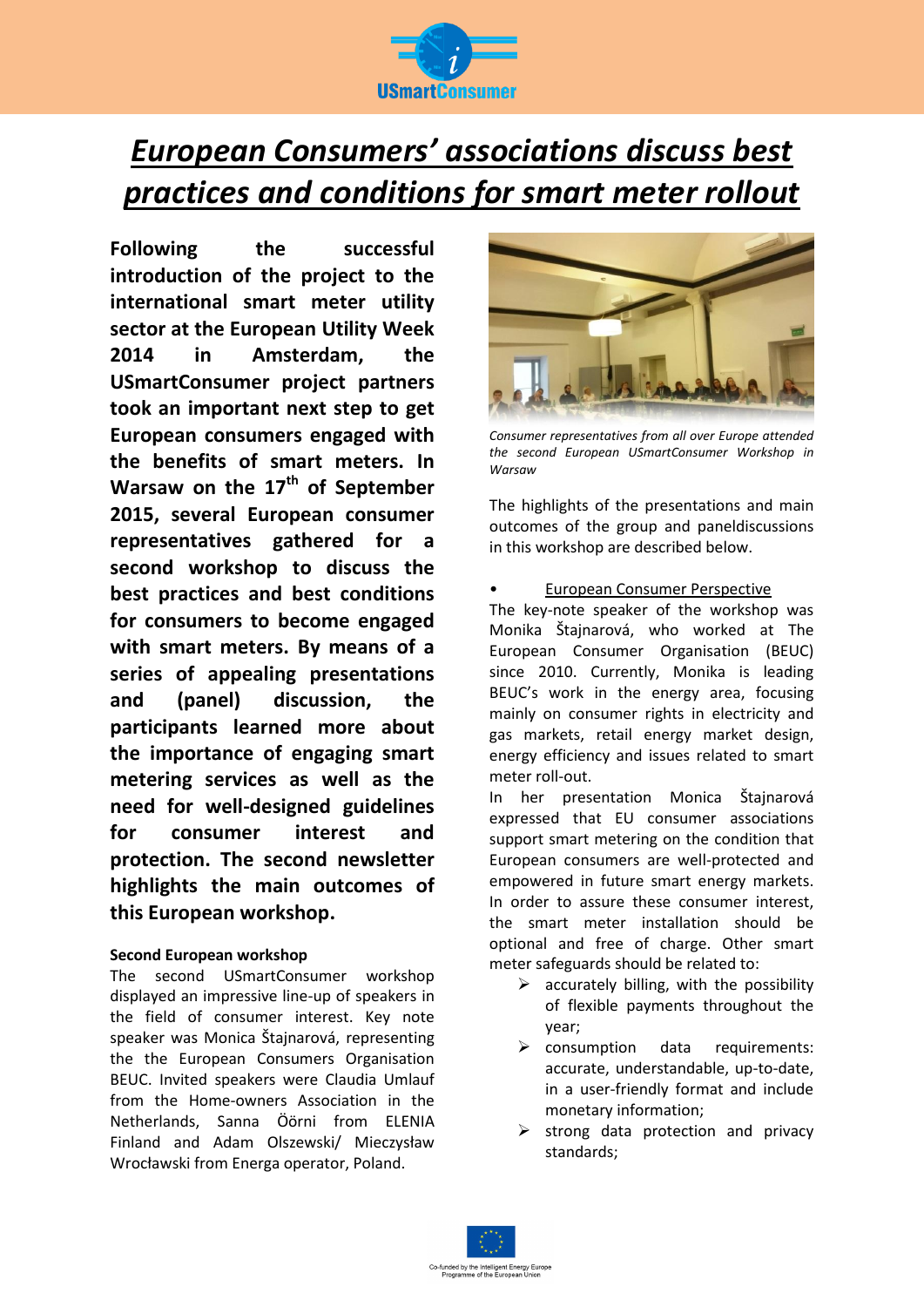

 $\triangleright$  upgradability and interoperability to cope with future technological innovations.

Finally, demand response and energy services should evolve to the benefit of the final customers. Consumers need advice and attractive incentives to engage with the market.



*Monica Štajnarová, representing the European Consumers Organisation BEUC, presents a smart energy market checklist for consumers to benefit from smart meters*

# • Home-owners view on smart meters

Next speaker was Mrs. Claudia Umlauf, energy policy advisor at the Dutch home-owners association Vereniging Eigen Huis (VEH). She provided the participants insights about how Dutch home-owners think about smart meters in relation to lowering their energy bill. In general, after an initial period of distrust related to privacy, most home-owners in the Netherlands today accept the smart meter, although many of them don't see any financial benefits either. In order to clearly communicate these financial benefits, the VEH considers the bimonthly cost- and consumption statement, to be provided by all energy retailers, as a crucial feedback tool. However, monitoring research shows that the energy saving effects of the bimonthly statements generate only little savings so far. Practical research by the home-owners association signalled similar effects and pointed out that most bimonthly statements lacked a good design and simple explanations. Therefore the Vereniging Eigen Huis wants energy retailers and energy providers to use all the same format for reports. A format consumers can understand, can control and can compare with each other.

Additional small scale research showed that smart meters in combination with a display appeared to be the preferred feedback option because of the realtime feedback. The monthly report on the other hand can result in longer term effects, because of the advanced data analytics on historic consumption or related to neighbourhood comparissons.

## • Smart grid from DSO perspective

Mr. Lauri Penttinen from Central Finland Energy Agency presented smart grid services from the perspective of a Finnish DSO. He gave the speech on behalf of Ms. Sanna Öörni from Elenia (a Finnish DSO) who could not attend the event. With 97 % smart metering coverage, Finland is one of the most progressed countries in smart metering rollouts and services to consumers. All DSOs and several retailers offer hourly consumption data free of charge to consumers via web portals and mobile apps. Hourly spot market tariffs are available from several retailers and hourly prices are available for the next day via webpages and apps. Elenia, the second largest DSO in Finland, has developed their own mobile application bringing innovative smart metering and smart grid services to its customers. The "Mukana" app offers customers their hourly consumption and billing information, as well as possibilities to check whether electricity is on at their house and to inform the utility about faults with pictures and GPS coordinates of the fault location. The app enables shorter outage times as faults can be repaired quicker. Furthermore, handling of fault notification via the Mukana app takes approx. 50% less time compared to traditional channels. The app offers customers a real-time channel for twoway communication with the utility wherever and whenever, leading to better communication with the customers. According to Elenia, typical Mukana user uses the service approximately 6 times during the month, when similar Elenia Extranet user uses the service 1,5 times and Web user 1,2 times during a month.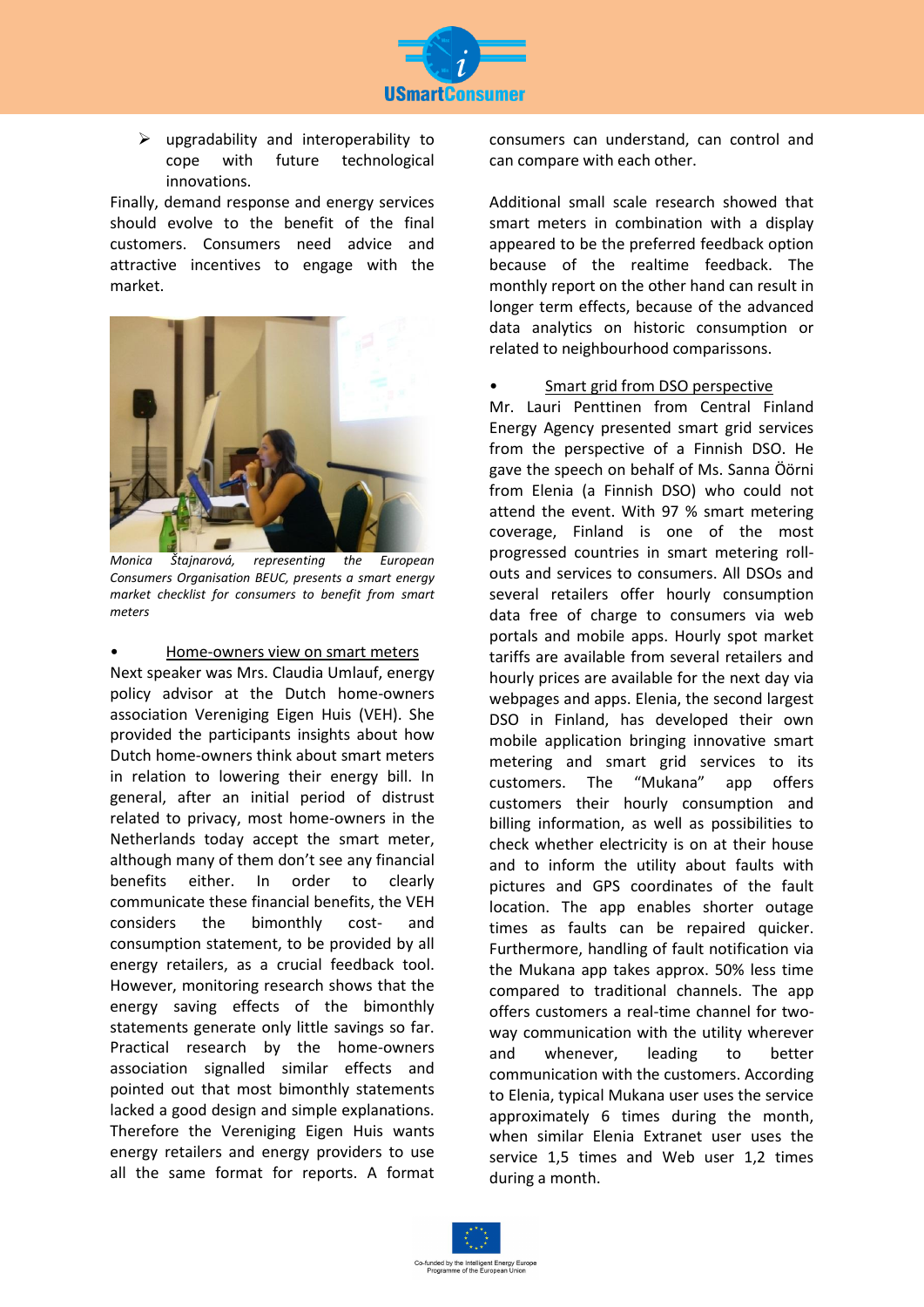



*Mr. Lauri Penttinen from Central Finland Energy Agency*

#### • Smart metering in city of Kalisz Poland

Metering Infrastructure Systems, AMI (Advanced Metering Infrastructure) can also act as a mechanism to control energy consumption at particular parts of the day, and thus contribute to a more stable system operation, which in turn reduces the failure rate of the system. Such mechanism like a multi-zone fare, allows of energy consumption control. In the years 2013-2014, Energa-Operator SA carried out in Kalisz a Consumer test on a group of more than 1,000 households This checking test allows to define the multi-zone fares demand. Kalisz, as the first town in Poland covered by AMI, allowed to conduct in-depth analyses of their influence on work in smart grid infrastructure.

During the testing process, participants have been divided into three groups where each one was assigned to different type of multizone tariff. Each of those tariffs covering the various price levels at the various time intervals, adjusted to a peak demand periods at summer and winter time. Participants in the study has previously received detailed information about the examined tariffs. The main conclusions of the test are:

• Multi-zone tariffs are effective in terms of reducing energy consumption. The introduction of tariffs resulted in significant reduction of energy consumption on weekdays.

• The tested groups have mostly reacted for changes in the tariffs at the beginning of their apply. When the shape of tariffs has not been changing, then the demand answer, ie consumer habits become more consolidated and even more deepened. At the moment when the calling plan was changed, the

households still were guided with the prices fixed at the beginning of the period. • Personalized information on energy

consumption without additional remuneration, is an incentive for energy efficiency.

• Reports which were delivered regularly, resulted in more than 5% response to the demand already half way through the project.

• The activity of customers on the website also increases in the course of the project.



*Adam Olszewski/ Mieczysław Wrocławski from ENERGA OPERATOR Poland* 

• Consumer Expectation, market reality The closing session of the workshop was a panel discussion, moderated by Kamil Pluskwa-Dabrowski, representing the Consumer Federation in Poland. Panel members Monica Štajnarová, (BEUC), Marcin Ratkiewicz (ORANGE LABS) and Henk van Elburg (Netherlands Entreprise Agency), discussed the topic of consumer expectations vs. market realisation.

New technologies such as smart meters will open doors to new business models and a range of innovative products and services. However, it remains unclear if consumers will be able to benefit from these technologies. New products and services actually respond to consumers' demands rather than to risk confusing. Moreover, as new technologies make it technically possible to process much more data than as is current practice in the energy market, compliance with data protection rules and their enforcement must be ensured.

According to BEUC it should be easy for consumers to navigate the market. For this to